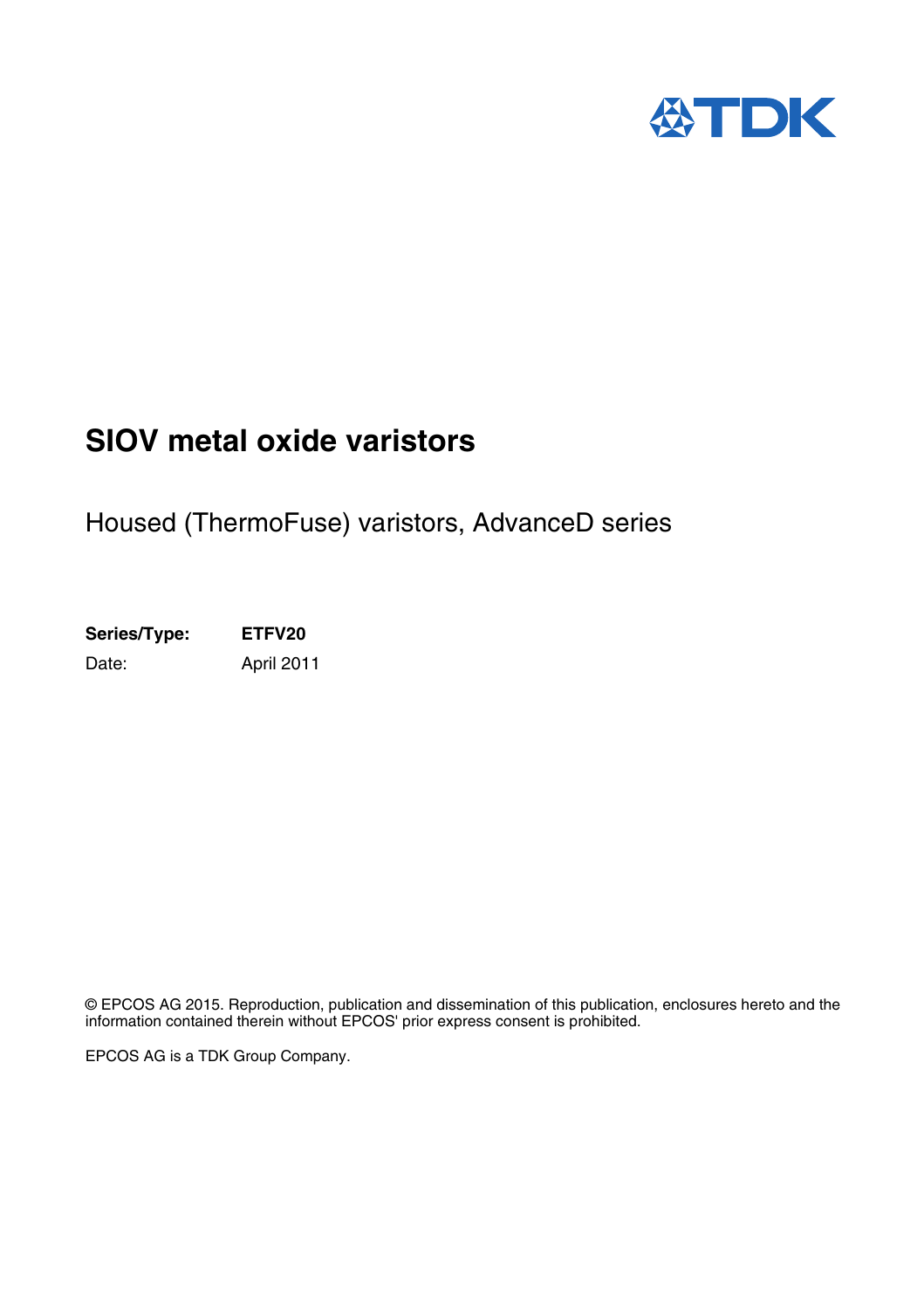

**ThermoFuse varistors, ETFV20 series**

### **Construction**

- Round varistor element, leaded
- Coating: epoxy resin, flame-retardant to UL 94 V-0
- Terminals: tinned copper wire, metal compound wire
- Housing: thermoplastic, flame-retardant to UL 94 V-0

#### **Features**

- Wide operating voltage range 130 ... 420  $V_{RMS}$
- Self-protected under abnormal overvoltage conditions
- High-energy AdvanceD series E2

#### **Approvals**

- $\blacksquare$  ULL.
- **III** IEC
- **N** VDE

#### **Applications**

- Air conditioner, refrigerator, TV, etc.
- Power meter, inverter, telecom equipment, etc.
- Transient voltage surge suppressors (TVSS)
- Solar inverter

### **Delivery mode**

Bulk (standard)

### **Typical applications**



#### **General technical data**

| Climatic category     | to IEC 60068-1 | 40/85/56   |                   |
|-----------------------|----------------|------------|-------------------|
| Operating temperature | to IEC 61051   | $-40+85$   | °C                |
| Storage temperature   |                | $-40+85$   | $^{\circ}$ C      |
| Electric strength     | to IEC 61051   | $\geq 2.5$ | kV <sub>RMS</sub> |
| Insulation resistance | to IEC 61051   | $\geq 100$ | $M\Omega$         |
| Response time         |                | < 25       | ns                |

Please read Cautions and warnings and Page 2 of 15 Important notes at the end of this document.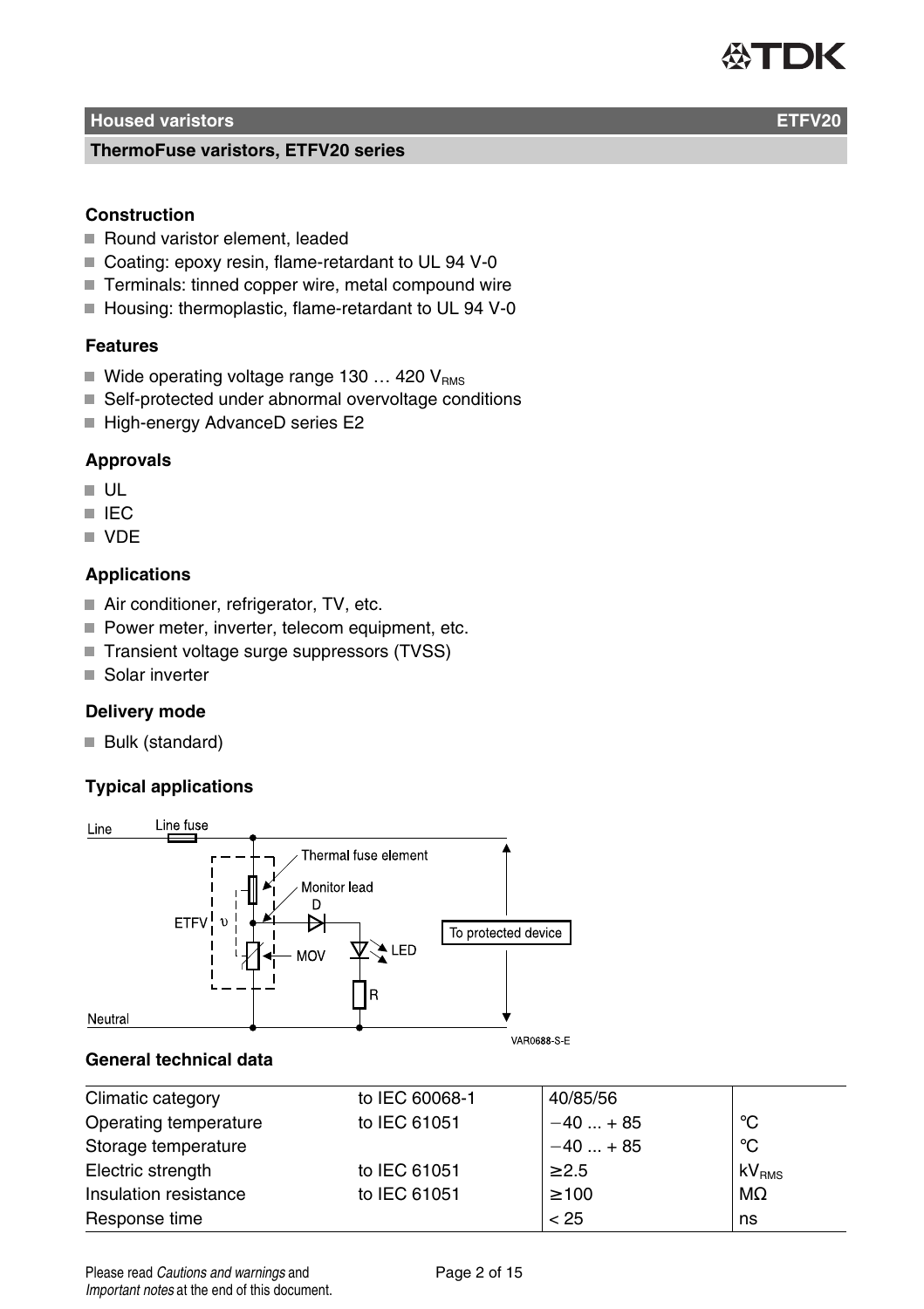

**ThermoFuse varistors, ETFV20 series**



### **Electrical specifications and ordering codes**

**Maximum ratings (** $T_A = 85$  **°C)** 

| Ordering code   | Type         | $V_{RMS}$ | $V_{DC}$ | $I_{\text{max}}$             | $W_{\text{max}}$ | $P_{\text{max}}$ |
|-----------------|--------------|-----------|----------|------------------------------|------------------|------------------|
|                 | (untaped)    |           |          | $(8/20 \text{ }\mu\text{s})$ | (2 ms)           |                  |
|                 | SIOV-        | v         | ν        | А                            | J                | w                |
| B72220T2131K101 | ETFV20K130E2 | 130       | 170      | 10000                        | 100              | 1.0              |
| B72220T2141K101 | ETFV20K140E2 | 140       | 180      | 10000                        | 110              | 1.0              |
| B72220T2151K101 | ETFV20K150E2 | 150       | 200      | 10000                        | 120              | 1.0              |
| B72220T2171K101 | ETFV20K175E2 | 175       | 225      | 10000                        | 135              | 1.0              |
| B72220T2211K101 | FTFV20K210F2 | 210       | 270      | 10000                        | 160              | 1.0              |
| B72220T2231K101 | ETFV20K230E2 | 230       | 300      | 10000                        | 180              | 1.0              |
| B72220T2251K101 | ETFV20K250E2 | 250       | 320      | 10000                        | 195              | 1.0              |
| B72220T2271K101 | ETFV20K275E2 | 275       | 350      | 10000                        | 215              | 1.0              |
| B72220T2301K101 | ETFV20K300E2 | 300       | 385      | 10000                        | 250              | 1.0              |
| B72220T2321K101 | ETFV20K320E2 | 320       | 420      | 10000                        | 273              | 1.0              |
| B72220T2351K101 | ETFV20K350E2 | 350       | 460      | 10000                        | 273              | 1.0              |
| B72220T2381K101 | ETFV20K385E2 | 385       | 505      | 10000                        | 273              | 1.0              |
| B72220T2421K101 | ETFV20K420E2 | 420       | 560      | 10000                        | 273              | 1.0              |

### **Characteristics (T<sup>A</sup> = 25** °**C)**

| Ordering code   | Type         | V.        | $\Delta V_{\rm v}$ | $V_{c,max}$ | $I_c$ | $C_{typ}$  |
|-----------------|--------------|-----------|--------------------|-------------|-------|------------|
|                 | (untaped)    | (1<br>mA) | $(1 \text{ mA})$   | $(i_{c})$   |       | kHz)<br>(1 |
|                 | SIOV-        | v         | %                  | ν           | A     | рF         |
| B72220T2131K101 | ETFV20K130E2 | 205       | ±10                | 340         | 100   | 1340       |
| B72220T2141K101 | ETFV20K140E2 | 220       | ±10                | 360         | 100   | 1240       |
| B72220T2151K101 | ETFV20K150E2 | 240       | ±10                | 395         | 100   | 1160       |
| B72220T2171K101 | ETFV20K175E2 | 270       | ±10                | 455         | 100   | 1000       |
| B72220T2211K101 | ETFV20K210E2 | 330       | ±10                | 545         | 100   | 835        |
| B72220T2231K101 | ETFV20K230E2 | 360       | ±10                | 595         | 100   | 760        |
| B72220T2251K101 | ETFV20K250E2 | 390       | ±10                | 650         | 100   | 700        |
| B72220T2271K101 | ETFV20K275E2 | 430       | ±10                | 710         | 100   | 630        |
| B72220T2301K101 | ETFV20K300E2 | 470       | ±10                | 775         | 100   | 580        |
| B72220T2321K101 | ETFV20K320E2 | 510       | ±10                | 840         | 100   | 540        |
| B72220T2351K101 | ETFV20K350E2 | 560       | ±10                | 910         | 100   | 500        |
| B72220T2381K101 | ETFV20K385E2 | 620       | ±10                | 1025        | 100   | 450        |
| B72220T2421K101 | ETFV20K420E2 | 680       | ±10                | 1120        | 100   | 420        |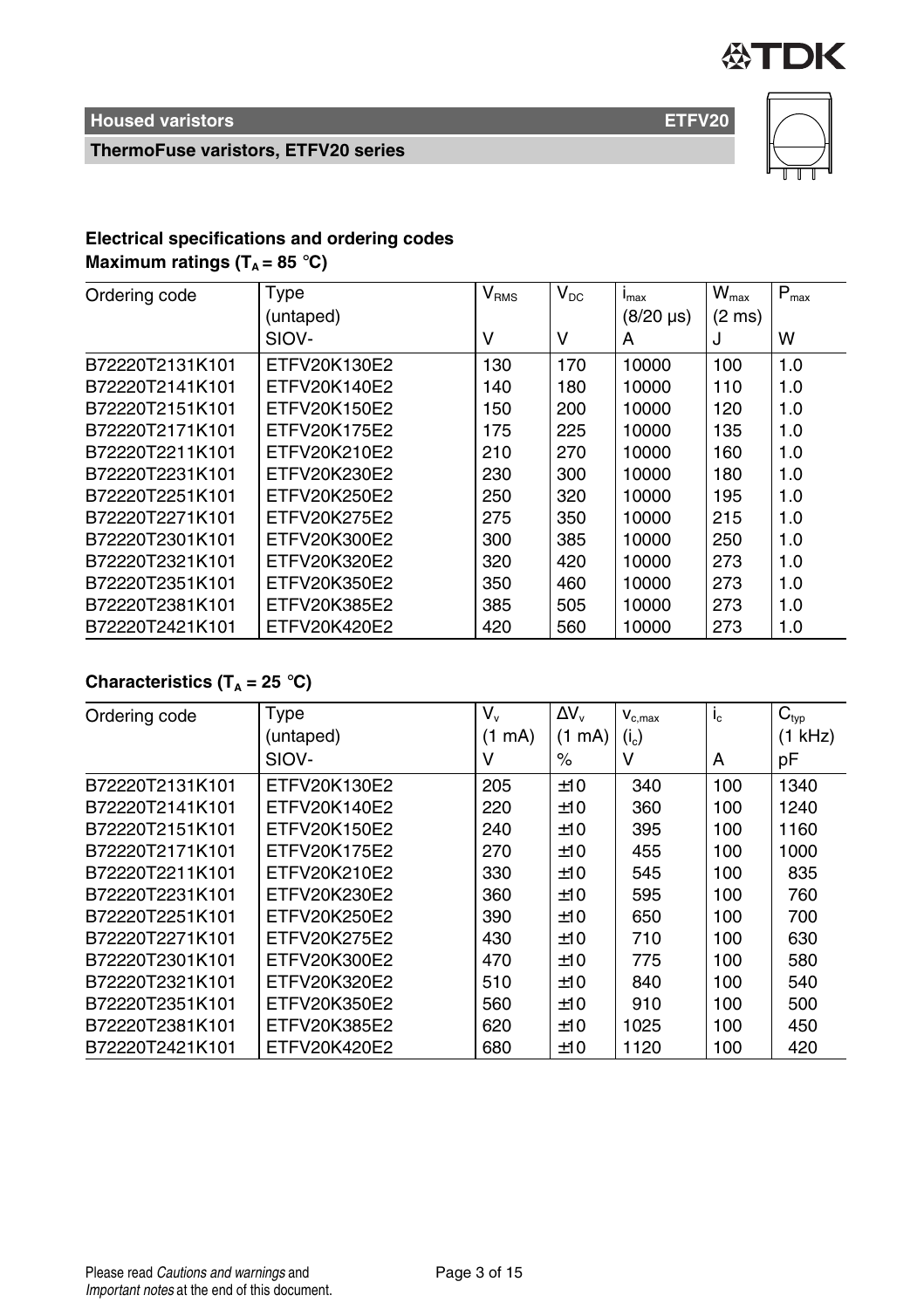# **公丁DK**



### **Housed varistors ETFV20**

**ThermoFuse varistors, ETFV20 series**

### **Dimensional drawings**





### **Weight**

| Nominal diameter | $V_{\rm RMS}$ | Weight  |
|------------------|---------------|---------|
| mm               |               |         |
| 20               | 130  420      | 15.28.4 |



**Lead configuration**

**VAR0592 X E**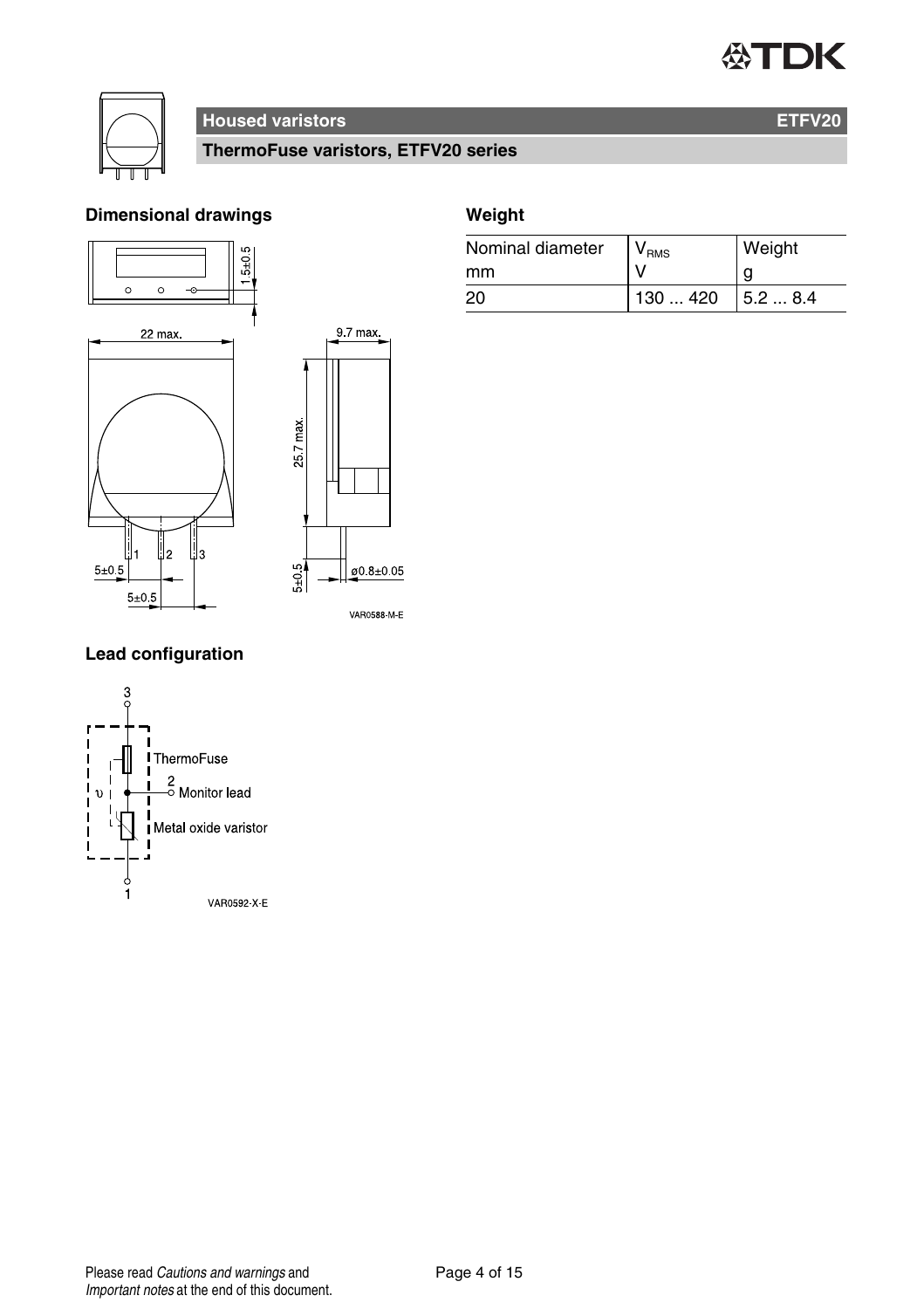

**ThermoFuse varistors, ETFV20 series**



### **Reliability data**

| Test                                       | Test methods/conditions                                                                                                                                                                                                                                                                                                       | Requirement                                                                                          |
|--------------------------------------------|-------------------------------------------------------------------------------------------------------------------------------------------------------------------------------------------------------------------------------------------------------------------------------------------------------------------------------|------------------------------------------------------------------------------------------------------|
| Varistor voltage                           | The voltage between two terminals with<br>the specified measuring current applied<br>is called $V_v$ (1 mA <sub>pc</sub> @ 0.2  2 s).                                                                                                                                                                                         | To meet the specified value                                                                          |
| Clamping voltage                           | The maximum voltage between two<br>terminals with the specified standard<br>impulse current (8/20 µs) applied.                                                                                                                                                                                                                | To meet the specified value                                                                          |
| Endurance at upper<br>category temperature | 1000 h at UCT<br>After having continuously applied the<br>maximum allowable AC voltage at UCT<br>$\pm 2$ °C for 1000 h, the specimen shall be<br>stored at room temperature and normal<br>humidity for 1 to 2 h.<br>Thereafter, the change of $V_v$ shall be<br>measured.                                                     | $ \Delta$ V/V (1 mA) $ \leq$ 10%                                                                     |
| Surge current derating,<br>$8/20 \,\mu s$  | 10 surge currents (8/20 µs), unipolar,<br>interval 30 s, amplitude corresponding<br>to derating curve for 10 impulses at<br>$20 \mu s$                                                                                                                                                                                        | $ \Delta$ V/V (1 mA) $ \leq$ 10%<br>(measured in direction of<br>surge current)<br>No visible damage |
| Surge current derating,<br>2 ms            | 10 surge currents (2 ms), unipolar,<br>interval 120 s, amplitude corresponding<br>to derating curve for 10 impulses at<br>2 <sub>ms</sub>                                                                                                                                                                                     | $ \Delta$ V/V (1 mA) $ \leq$ 10%<br>(measured in direction of<br>surge current)<br>No visible damage |
| Electric strength                          | IEC 61051-1, test 4.9.2<br>Metal balls method, 2500 V <sub>RMS</sub> , 60 s                                                                                                                                                                                                                                                   | No breakdown                                                                                         |
|                                            | The varistor is placed in a container<br>holding $1.6 \pm 0.2$ mm diameter metal<br>balls such that only the terminations of<br>the varistor are protruding.<br>The specified voltage shall be applied<br>between both terminals of the specimen<br>connected together and the electrode<br>inserted between the metal balls. |                                                                                                      |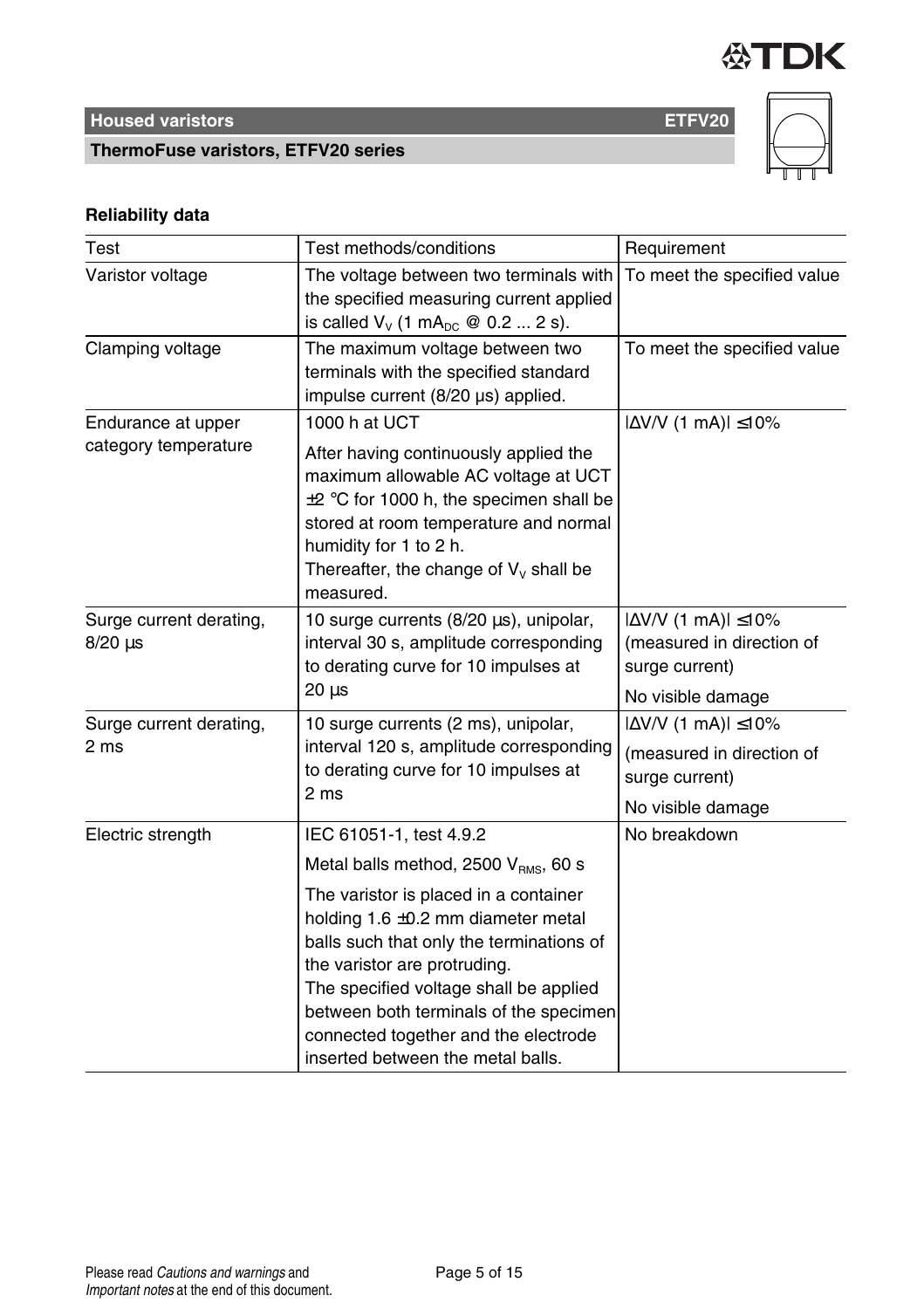



**ThermoFuse varistors, ETFV20 series**

| Test                           | Test methods/conditions                                                                                                                                                                                                                                                                                                               | Requirement                                                       |
|--------------------------------|---------------------------------------------------------------------------------------------------------------------------------------------------------------------------------------------------------------------------------------------------------------------------------------------------------------------------------------|-------------------------------------------------------------------|
| Climatic sequence              | The specimen shall be subjected to:<br>a) dry heat at UCT, 16 h, IEC<br>60068-2-2, test Ba<br>b) damp heat, 1st cycle:<br>55 °C, 93% r. H., 24 h, IEC<br>60068-2-30, test Db<br>c) cold, LCT, 2 h, IEC 60068-2-1, test<br>Aa<br>d) damp heat, additional 5 cycles:<br>55 °C/25 °C, 93% r. H., 24 h/cycle,<br>IEC 60068-2-30, test Db. | $ \Delta V/V$ (1 mA) $ \leq 10\%$<br>$R_{ins} \ge 100$ M $\Omega$ |
|                                | Then the specimen shall be stored at<br>room temperature and normal humidity<br>for 1 to 2 h.<br>Thereafter, the change of $V_v$ shall be<br>measured. Thereafter, insulation resis-<br>tance $R_{ins}$ shall be measured at $V = 500$<br>V.                                                                                          |                                                                   |
| Rapid change of<br>temperature | IEC 60068-2-14, test Na, LCT/UCT,<br>dwell time 30 min, 5 cycles                                                                                                                                                                                                                                                                      | $ \Delta V/V$ (1 mA) $ \leq 5\%$<br>No visible damage             |
| Damp heat, steady state        | IEC 60068-2-78, test Ca                                                                                                                                                                                                                                                                                                               | $ \Delta$ V/V (1 mA) $ \leq$ 10%                                  |
|                                | The specimen shall be subjected to<br>40 $\pm$ 2 °C, 90 to 95% r. H. for 56 days<br>without load / with 10% of the maxi-<br>mum continuous DC operating voltage<br>$V_{\text{nc}}$ . Then stored at room temperature<br>and normal humidity for 1 to 2 h.                                                                             | $R_{ins} \ge 100$ M $\Omega$                                      |

Thereafter, the change of  $V_V$  shall be measured. Thereafter, insulation resistance  $R_{ins}$  shall be measured at  $V = 500$ 

V (insulated varistors only).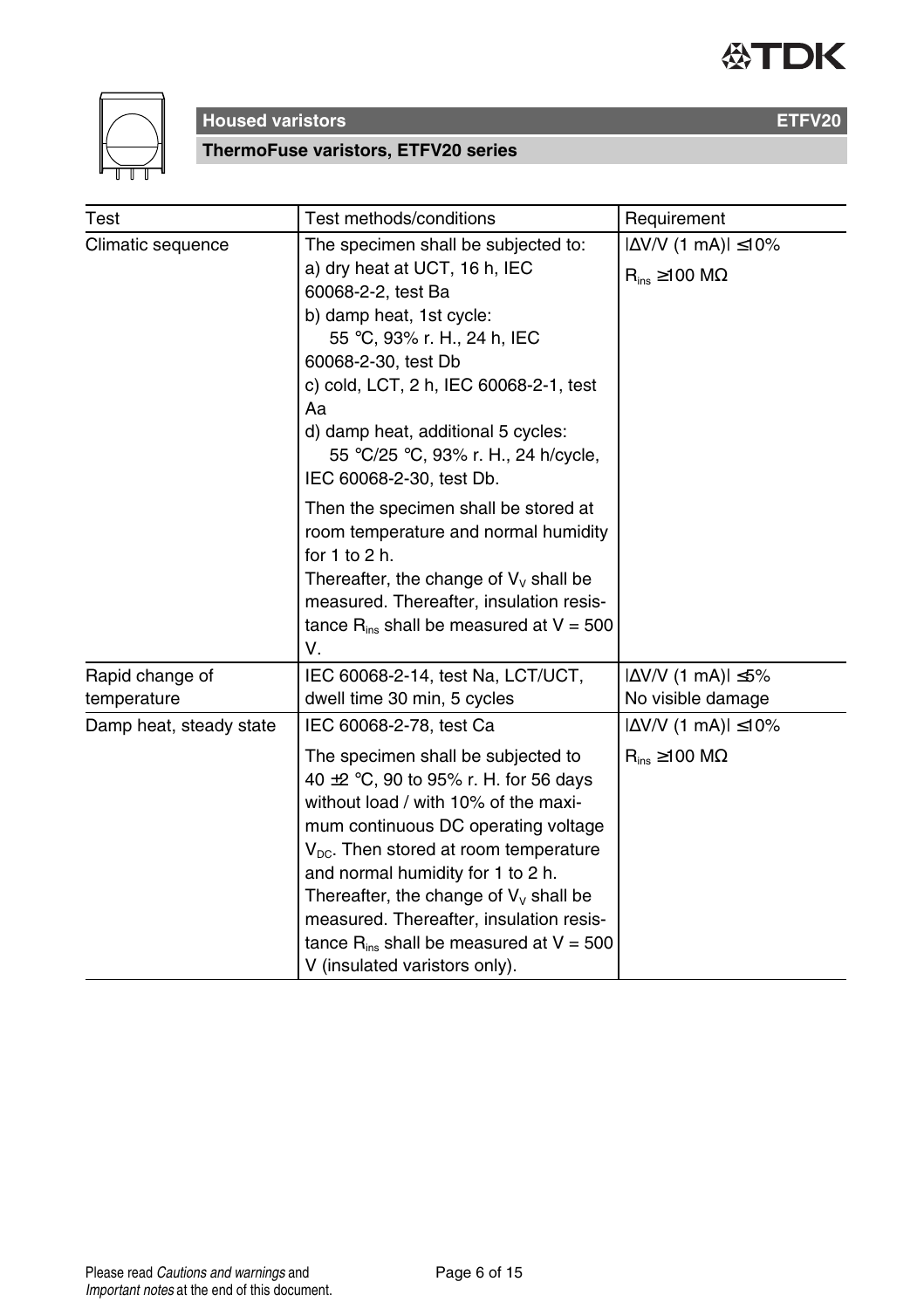### **ThermoFuse varistors, ETFV20 series**

| Test                            | Test methods/conditions                                                                                                                                                                                                                                                                                                                                                                                                      | Requirement                                                                                                                                                                                                                                                                                                                                                                                                                                                                 |
|---------------------------------|------------------------------------------------------------------------------------------------------------------------------------------------------------------------------------------------------------------------------------------------------------------------------------------------------------------------------------------------------------------------------------------------------------------------------|-----------------------------------------------------------------------------------------------------------------------------------------------------------------------------------------------------------------------------------------------------------------------------------------------------------------------------------------------------------------------------------------------------------------------------------------------------------------------------|
| Solderability                   | IEC 60068-2-20, test Ta,<br>method 1 with modified conditions for<br>lead-free solder alloys: 245 °C, 3 s:<br>After dipping the terminals to a depth of<br>approximately 3 mm from the body in a<br>soldering bath of 245 °C for 3 s, the<br>terminals shall be visually examined.                                                                                                                                           | The inspection shall be<br>carried out under adequate<br>light with normal eyesight or<br>with the assistance of a<br>magnifier capable of giving<br>a magnification of 4 to<br>10 times. The dipped<br>surface shall be covered<br>with a smooth and bright<br>solder coating with no more<br>than small amounts of<br>scattered imperfections<br>such as pinholes or<br>un-wetted or de-wetted<br>areas. These imperfections<br>shall not be concentrated in<br>one area. |
| Resistance to soldering<br>heat | IEC 60068-2-20, test Tb, method 1A,<br>260 °C, 10 s:<br>Each lead shall be dipped into a solder<br>bath having a temperature of 260 $\pm$ 5 °C<br>to a point 2.0 to 2.5 mm from the body<br>of the specimen, be held there for<br>10 $\pm$ 1 s and then be stored at room<br>temperature and normal humidity for<br>1 to $2 h$ .<br>The change of $V_v$ shall be measured<br>and the specimen shall be visually<br>examined. | $ \Delta V/V$ (1 mA) $ \leq 5\%$<br>No visible damage                                                                                                                                                                                                                                                                                                                                                                                                                       |
| Tensile strength                | IEC 60068-2-21, test Ua1<br>After gradually applying the force<br>specified below and keeping the unit<br>fixed for 10 s, the terminal shall be<br>visually examined for any damage.                                                                                                                                                                                                                                         | $ \Delta V/V$ (1 mA) $ \leq 5\%$<br>No break of solder joint,<br>no wire break                                                                                                                                                                                                                                                                                                                                                                                              |



**公TDK** 

Force for wire diameter:  $0.6$  mm = 10 N  $0.8$  mm = 10 N 1.0 mm =  $20 N$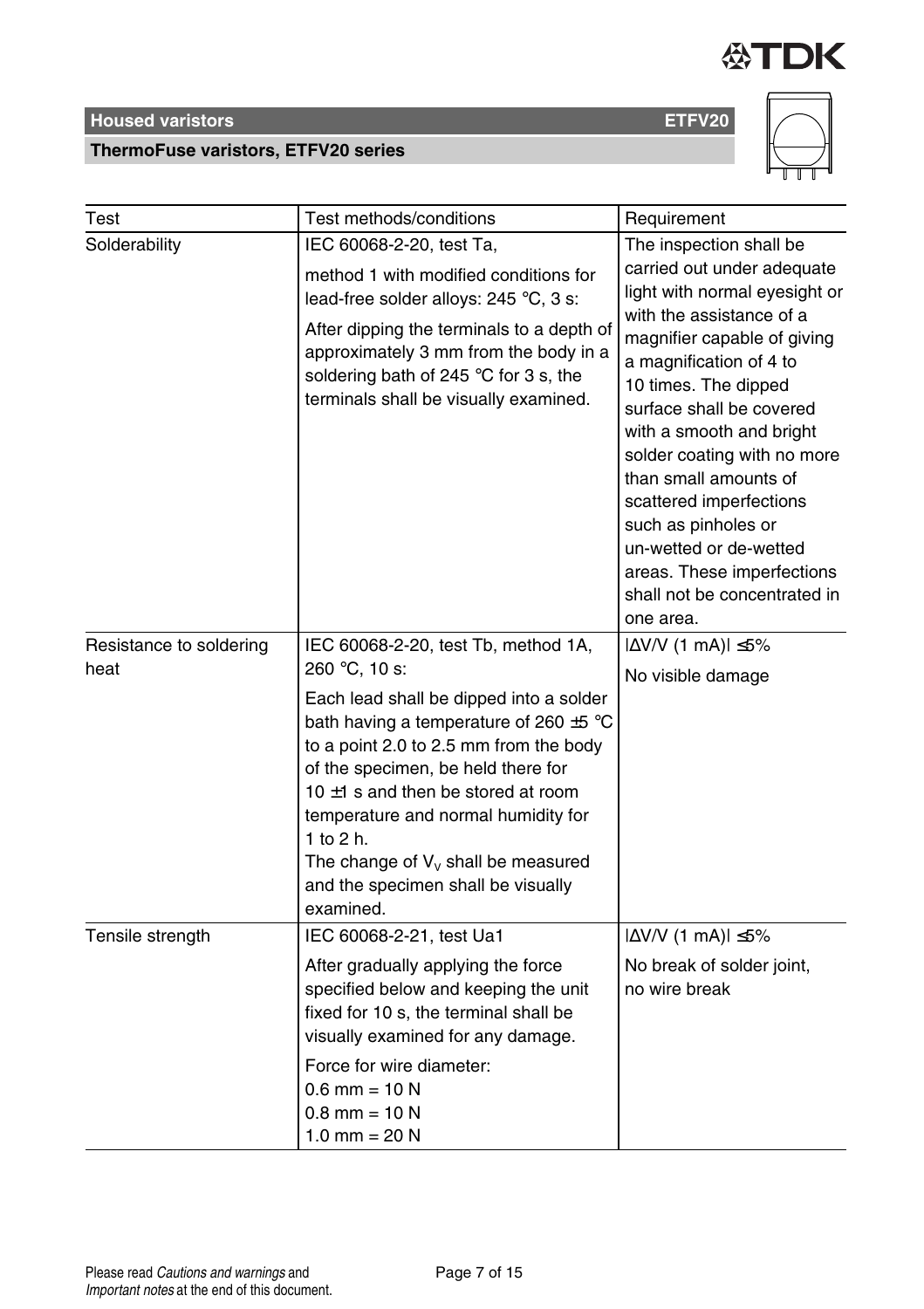



**ThermoFuse varistors, ETFV20 series**

| Test        | Test methods/conditions                                                                                                                                                                                                                                                                                                     | Requirement                                           |
|-------------|-----------------------------------------------------------------------------------------------------------------------------------------------------------------------------------------------------------------------------------------------------------------------------------------------------------------------------|-------------------------------------------------------|
| Vibration   | IEC 60068-2-6, test Fc, method B4                                                                                                                                                                                                                                                                                           |                                                       |
|             | Frequency range: 10  55 Hz<br>Amplitude: $0.75$ mm or 98 m/s <sup>2</sup><br>Duration:<br>6 h $(3 \cdot 2)$ h)<br>Pulse: sine wave<br>After repeatedly applying a single<br>harmonic vibration according to the<br>table above.<br>The change of $V_v$ shall be measured<br>and the specimen shall be visually<br>examined. | No visible damage                                     |
| Bump        | IEC 60068-2-29, test Eb<br>Pulse duration:<br>6 <sub>ms</sub><br>Max. acceleration: $400 \text{ m/s}^2$<br>Number of bumps: 4000<br>half sine<br>Pulse:                                                                                                                                                                     | $ \Delta V/V$ (1 mA) $ \leq 5\%$<br>No visible damage |
| Fire hazard | IEC 60695-11-5 (needle flame test)<br>Severity: vertical 10 s                                                                                                                                                                                                                                                               | $5 s$ max.                                            |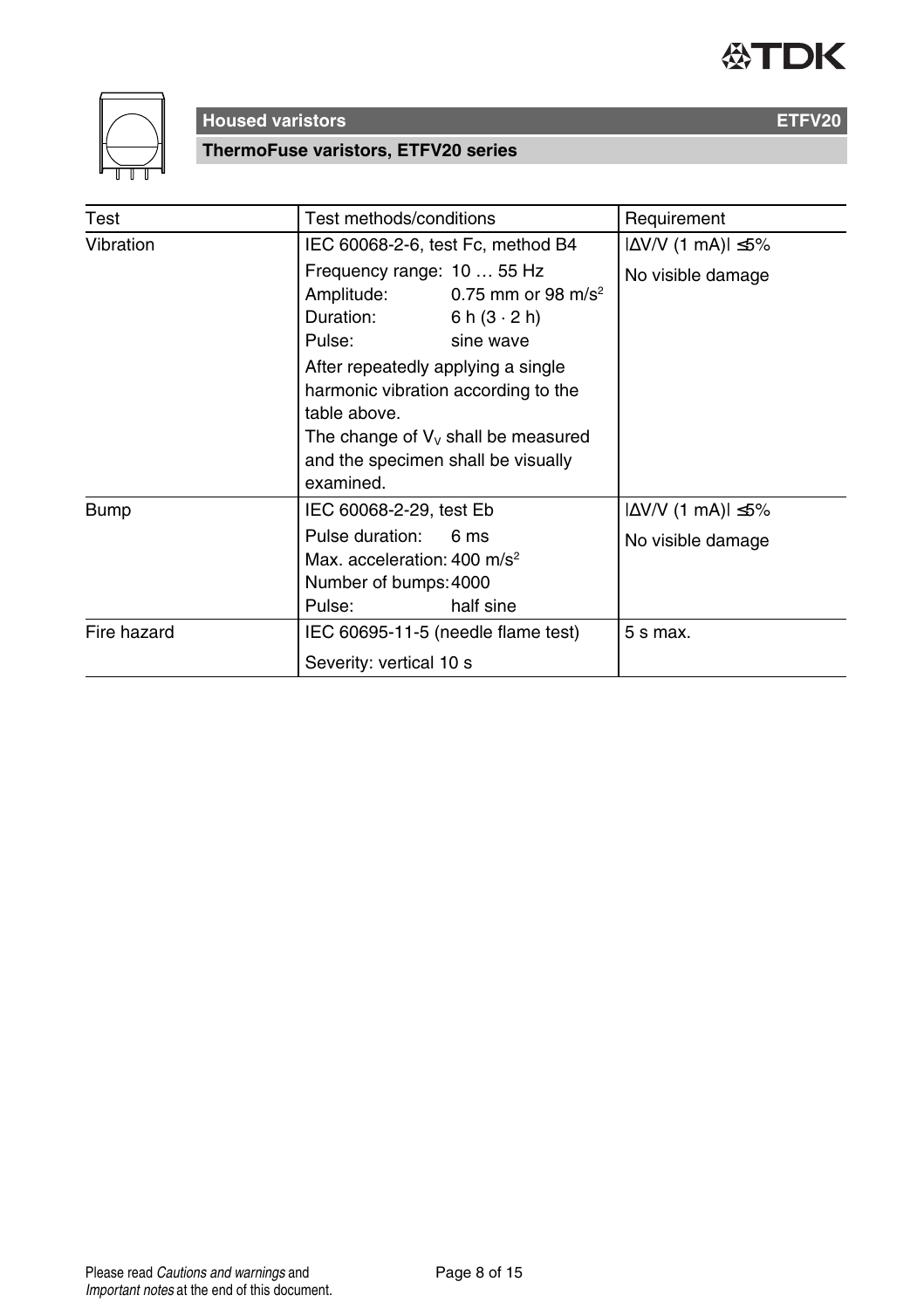

**ThermoFuse varistors, ETFV20 series**



| Test                      | Test methods/conditions                                                                                                                                                                                                                             |                       |                      |    | Requirement                                                                                                                                                                               |
|---------------------------|-----------------------------------------------------------------------------------------------------------------------------------------------------------------------------------------------------------------------------------------------------|-----------------------|----------------------|----|-------------------------------------------------------------------------------------------------------------------------------------------------------------------------------------------|
| Abnormal overvoltage test | The device is designed to meet the<br>limited current abnormal overvoltage<br>condition, outlined in section 39.4 of UL<br>1449, 3rd edition.<br>Detailed test voltage applied onto the<br>device for different types as in the<br>following table: |                       |                      | 1. | Any of these phenomena<br>shall not be observed, or<br>this specimen will be judged<br>as failed part:<br>Emission of flame, molten<br>metal, glowing or flaming<br>particles through any |
|                           | Type                                                                                                                                                                                                                                                | Device<br>rating<br>v | Test<br>voltage<br>v |    | openings (pre-existed or<br>created as a result of the<br>test) in the product.                                                                                                           |
|                           | ETFV20K130E2                                                                                                                                                                                                                                        | 130                   | 260                  | 2. | Charring, glowing, or                                                                                                                                                                     |
|                           | ETFV20K140E2                                                                                                                                                                                                                                        | 140                   | 280                  |    | flaming of the supporting<br>surface, tissue paper, or<br>cheesecloth.                                                                                                                    |
|                           | ETFV20K150E2                                                                                                                                                                                                                                        | 150                   | 300                  |    |                                                                                                                                                                                           |
|                           | ETFV20K175E2                                                                                                                                                                                                                                        | 175                   | 350                  | 3. | Ignition of the enclosure.                                                                                                                                                                |
|                           | ETFV20K210E2                                                                                                                                                                                                                                        | 210                   | 420                  | 4. | Creation of any openings                                                                                                                                                                  |
|                           | ETFV20K230E2                                                                                                                                                                                                                                        | 230                   | 415                  |    | in the enclosure that                                                                                                                                                                     |
|                           | ETFV20K250E2                                                                                                                                                                                                                                        | 250                   | 500                  |    | result in accessibility of                                                                                                                                                                |
|                           | ETFV20K275E2                                                                                                                                                                                                                                        | 275                   | 480                  |    | live parts, when                                                                                                                                                                          |
|                           | ETFV20K300E2                                                                                                                                                                                                                                        | 300                   | 600                  |    | evaluated in accordance                                                                                                                                                                   |
|                           | ETFV20K320E2                                                                                                                                                                                                                                        | 320                   | 600                  |    | with accessibility of live<br>parts test in section 58.2                                                                                                                                  |
|                           | ETFV20K350E2                                                                                                                                                                                                                                        | 350                   | 600                  |    | of UL1449, 3 <sup>rd</sup> edition.                                                                                                                                                       |
|                           | ETFV20K385E2                                                                                                                                                                                                                                        | 385                   | 600                  |    |                                                                                                                                                                                           |
|                           | ETFV20K420E2                                                                                                                                                                                                                                        | 420                   | 600                  |    |                                                                                                                                                                                           |
|                           |                                                                                                                                                                                                                                                     |                       |                      |    |                                                                                                                                                                                           |

### **Note:**

UCT = Upper category temperature

LCT = Lower category temperature

 $R_{ins}$  = Insulation resistance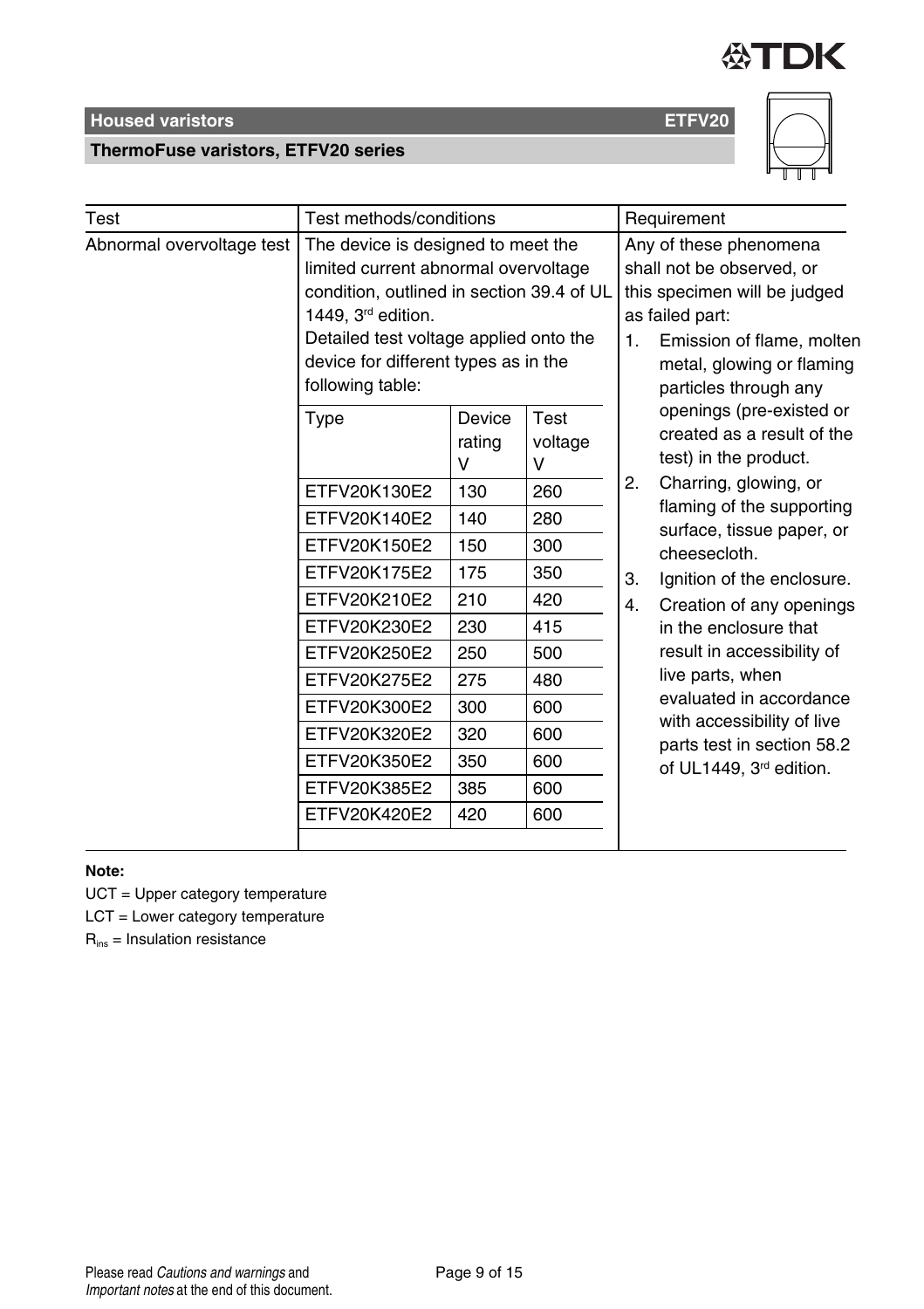# 公TDK



**Housed varistors ETFV20**

**ThermoFuse varistors, ETFV20 series**

### **v/i characteristics**

 $v = f$  (i) for explanation of the characteristics refer to "General technical information", chapter 1.6.3  $A =$  Leakage current,  $B =$  Protection level } for worst-case varistor tolerances



**SIOV-ETFV20 ... E2**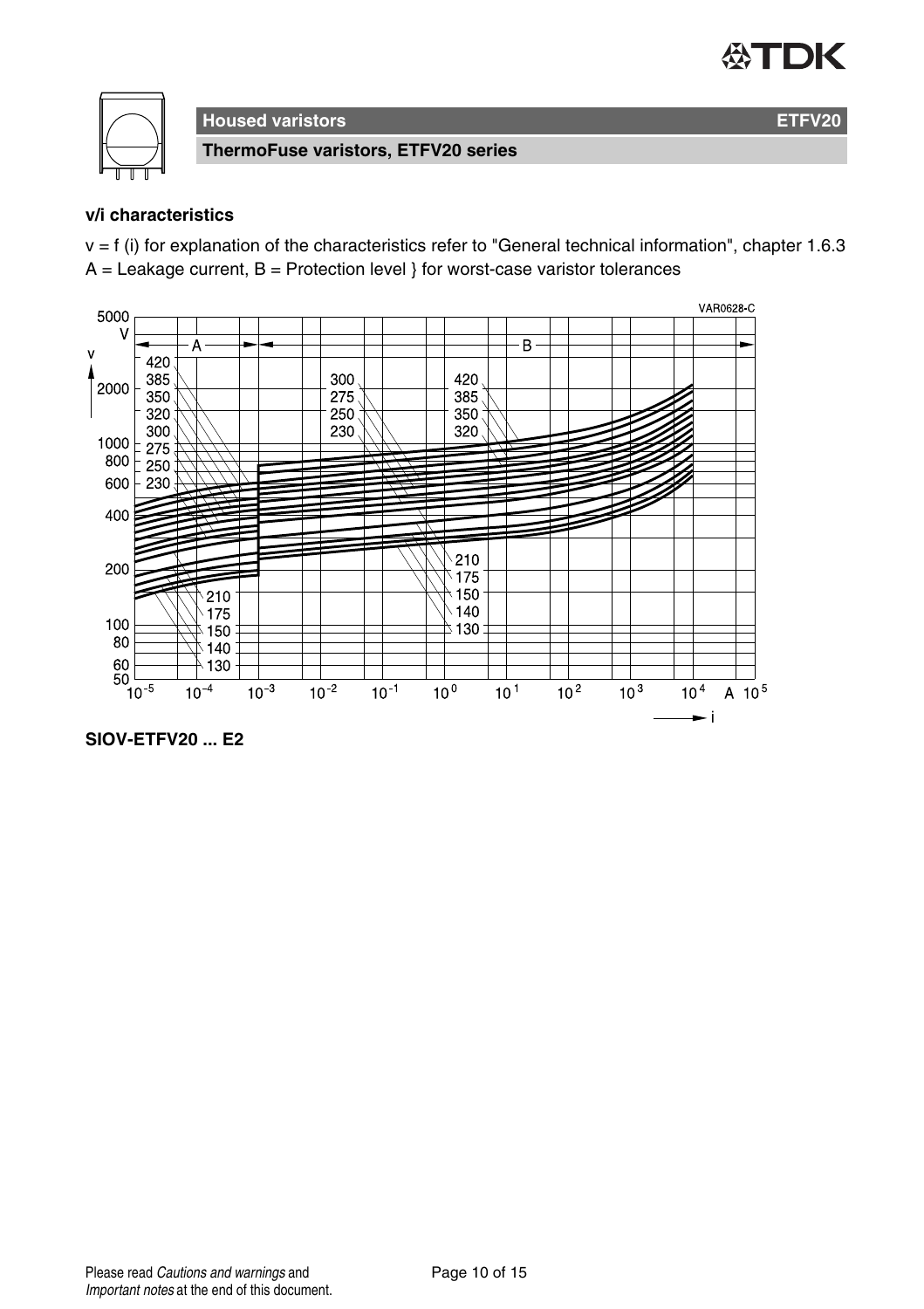

**ThermoFuse varistors, ETFV20 series**

### **Derating curves**

Maximum surge current  $i_{max} = f(t_r)$ , pulse train)

For explanation of the derating curves refer to "General technical information", section 1.8.1



**SIOV-ETFV20 ... E2**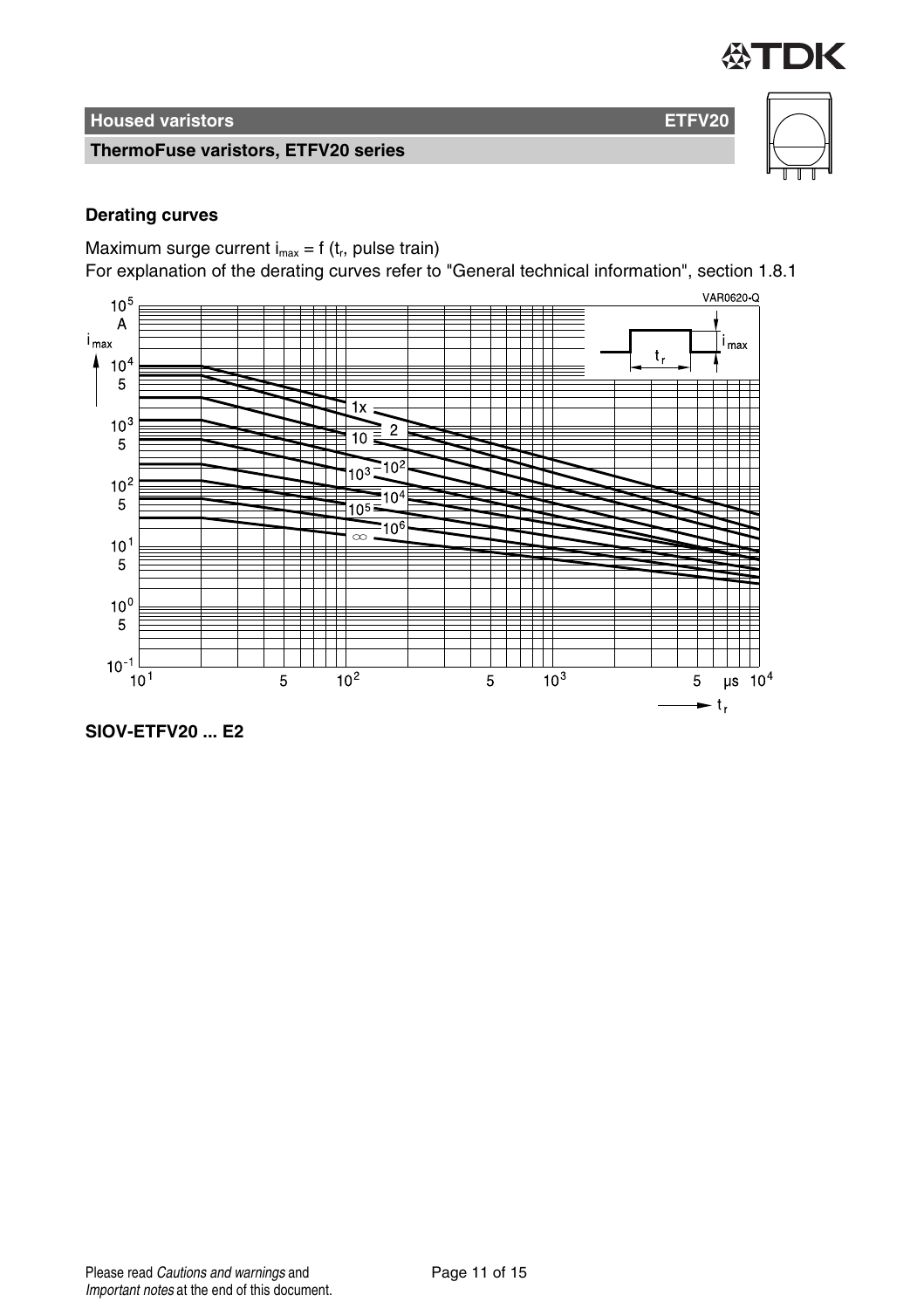

**ThermoFuse varistors, ETFV20 series**

### **Cautions and warnings**

### **General**

- 1. EPCOS metal oxide varistors are designed for specific applications and should not be used for purposes not identified in our specifications, application notes and data books unless otherwise agreed with EPCOS during the design-in-phase.
- 2. Ensure suitability of SIOVs through reliability testing during the design-in phase. SIOVs should be evaluated taking into consideration worst-case conditions.
- 3. For applications of SIOVs in line-to-ground circuits based on various international and local standards there are restrictions existing or additional safety measures required.

### **Storage**

- 1. Store SIOVs only in original packaging. Do not open the package before storage.
- 2. Storage conditions in original packaging:

| Storage temperature: | $-25$ °C  +45 °C.               |
|----------------------|---------------------------------|
| Relative humidity:   | <75% annual average,            |
|                      | <95% on maximum 30 days a year. |
| Dew precipitation:   | is to be avoided.               |

- 3. Avoid contamination of an SIOV's during storage, handling and processing.
- 4. Avoid storage of SIOVs in harmful environments that can affect the function during long-term operation (examples given under operation precautions).
- 5. The SIOV type series should be soldered within the time specified:

| SIOV-S, Q, LS, B, SFS | 24 months  |
|-----------------------|------------|
| <b>FTFV</b>           | 12 months. |

#### **Handling**

- 1. SIOVs must not be dropped.
- 2. Components must not be touched with bare hands. Gloves are recommended.
- 3. Avoid contamination of the surface of SIOV electrodes during handling, be careful of the sharp edge of SIOV electrodes.

#### **Soldering (where applicable)**

- 1. Use rosin-type flux or non-activated flux.
- 2. Insufficient preheating may cause ceramic cracks.
- 3. Rapid cooling by dipping in solvent is not recommended.
- 4. Complete removal of flux is recommended.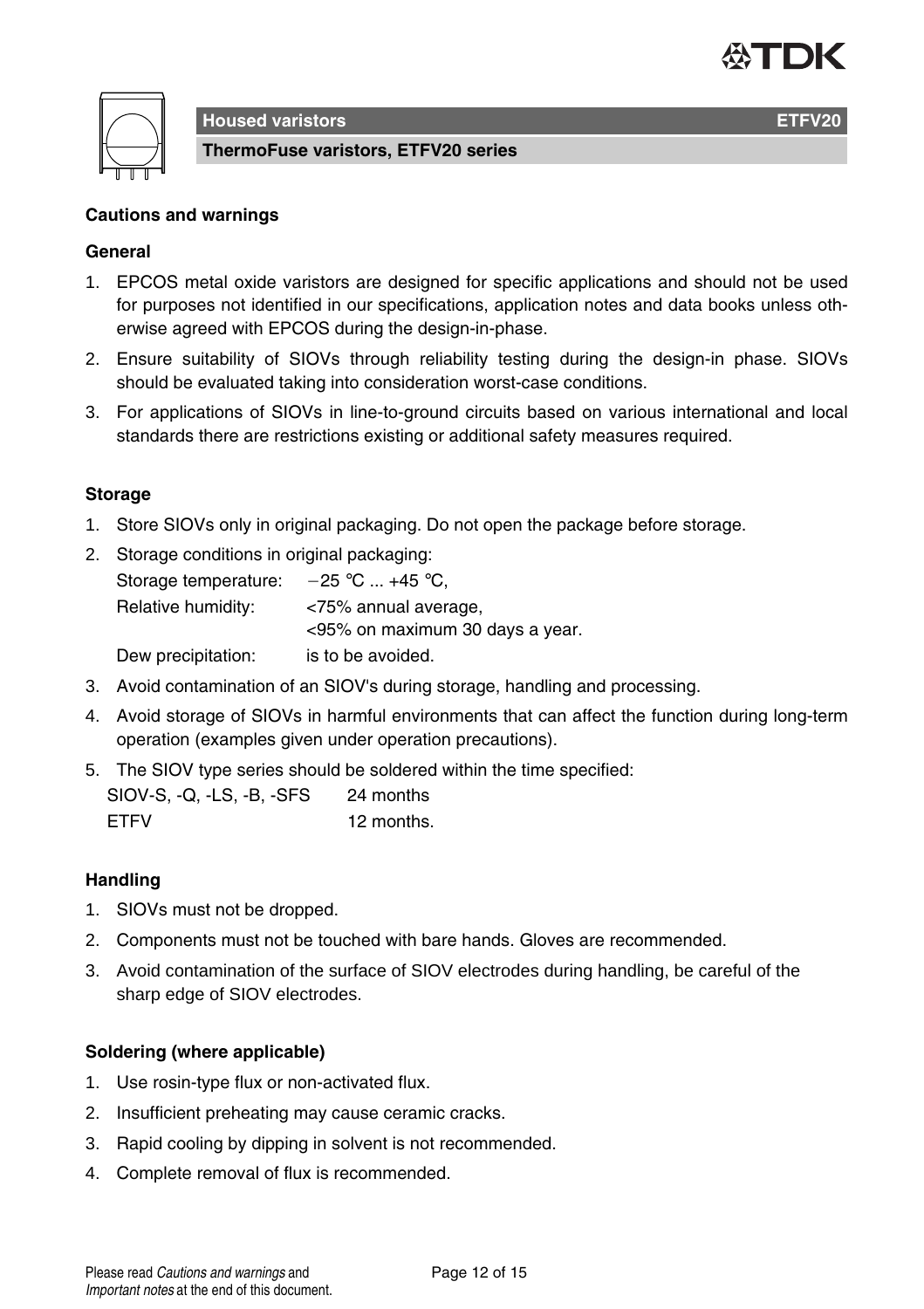

**ThermoFuse varistors, ETFV20 series**





### **Mounting**

- 1. Potting, sealing or adhesive compounds can produce chemical reactions in the SIOV ceramic that will degrade the component's electrical characteristics.
- 2. Overloading SIOVs may result in ruptured packages and expulsion of hot materials. For this reason SIOVs should be physically shielded from adjacent components.

### **Operation**

- 1. Use SIOVs only within the specified temperature operating range.
- 2. Use SIOVs only within the specified voltage and current ranges.
- 3. Environmental conditions must not harm SIOVs. Use SIOVs only in normal atmospheric conditions. Avoid use in deoxidizing gases (chlorine gas, hydrogen sulfide gas, ammonia gas, sulfuric acid gas etc), corrosive agents, humid or salty conditions.Contact with any liquids and solvents should be prevented.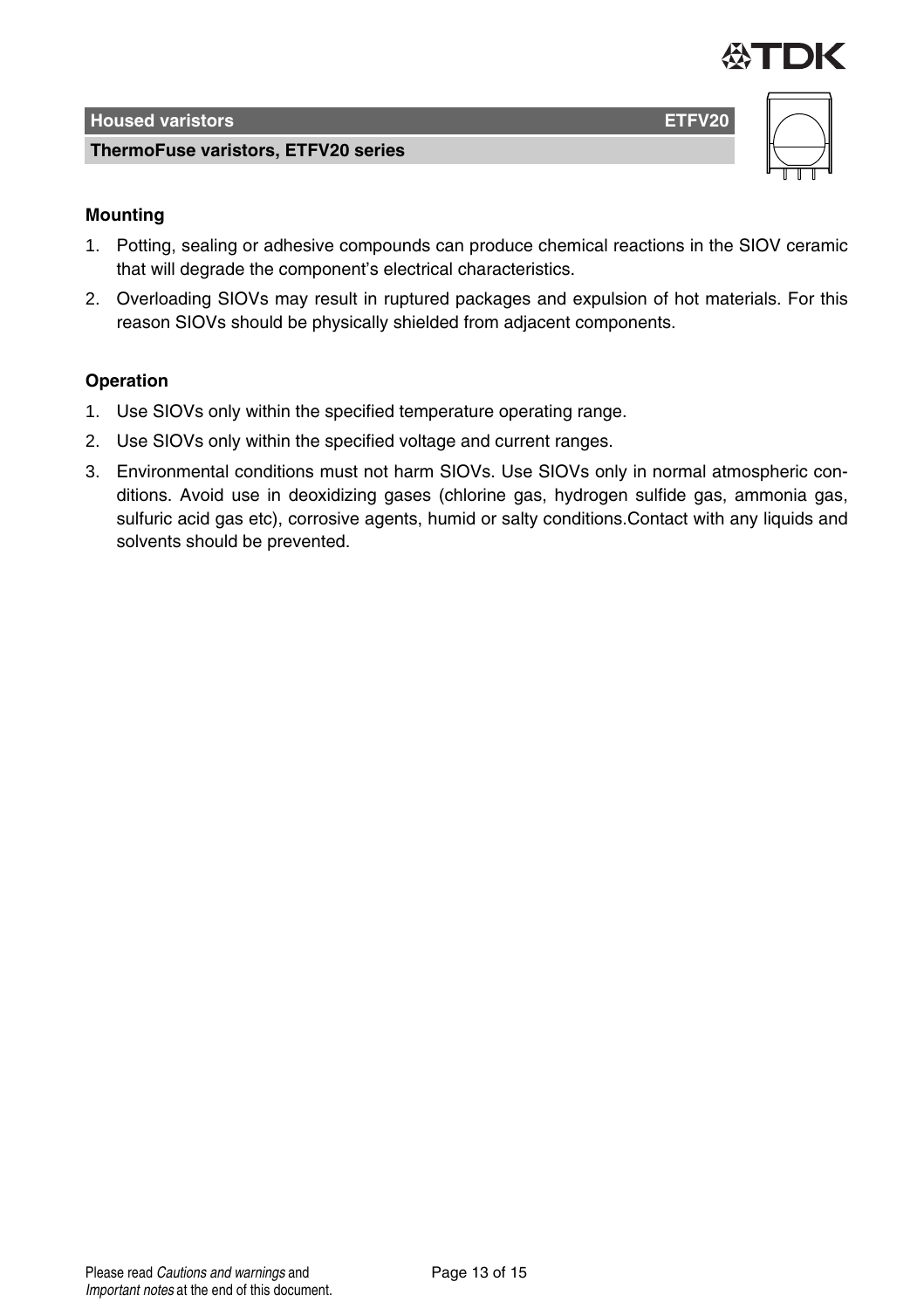



**ThermoFuse varistors, ETFV20 series**

### **Symbols and terms**

| Symbol                    | Term                                                                     |
|---------------------------|--------------------------------------------------------------------------|
| С                         | Capacitance                                                              |
| $\mathbf{C}_{\text{typ}}$ | Typical capacitance                                                      |
|                           | Current                                                                  |
| $I_c$                     | Current at which $V_{c,max}$ is measured                                 |
| I <sub>leak</sub>         | Leakage current                                                          |
| $I_{\text{max}}$          | Maximum surge current (also termed peak current)                         |
| $I_{\text{max}}$          | Maximum discharge current to IEC 61643-1                                 |
| $I_{nom}$                 | Nominal discharge current to IEC 61643-1                                 |
| LCT                       | Lower category temperature                                               |
| $L_{typ}$                 | Typical inductance                                                       |
| $P_{\text{max}}$          | Maximum average power dissipation                                        |
| $R_{ins}$                 | Insulation resistance                                                    |
| $R_{\text{min}}$          | Minimum resistance                                                       |
| $T_{\rm A}$               | Ambient temperature                                                      |
| t,                        | Duration of equivalent rectangular wave                                  |
| UCT                       | Upper category temperature                                               |
| v                         | Voltage                                                                  |
| $V_{\text{clamp}}$        | Clamping voltage                                                         |
| $V_{c, max}$              | Maximum clamping voltage at specified current i <sub>c</sub>             |
| $V_{DC}$                  | DC operating voltage                                                     |
| $V_{\text{jump}}$         | Maximum jump start voltage                                               |
| $V_{max}$                 | Maximum voltage                                                          |
| $V_{\text{on}}$           | Operating voltage                                                        |
| V <sub>RMS</sub>          | AC operating voltage, root-mean-square value                             |
| V <sub>RMS, op, max</sub> | Root-mean-square value of max. DC operating voltage incl. ripple current |
| V <sub>sure</sub>         | Super imposed surge voltage                                              |
| $V_{\rm v}$               | Varistor voltage                                                         |
| $\Delta V_{V}$            | Tolerance of varistor voltage                                            |
| $W_{\text{ID}}$           | Maximum load dump                                                        |
| $W_{\text{max}}$          | Maximum energy absorption                                                |
|                           |                                                                          |
| $\boxed{e}$               | Lead spacing                                                             |

All dimensions are given in mm.

The commas used in numerical values denote decimal points.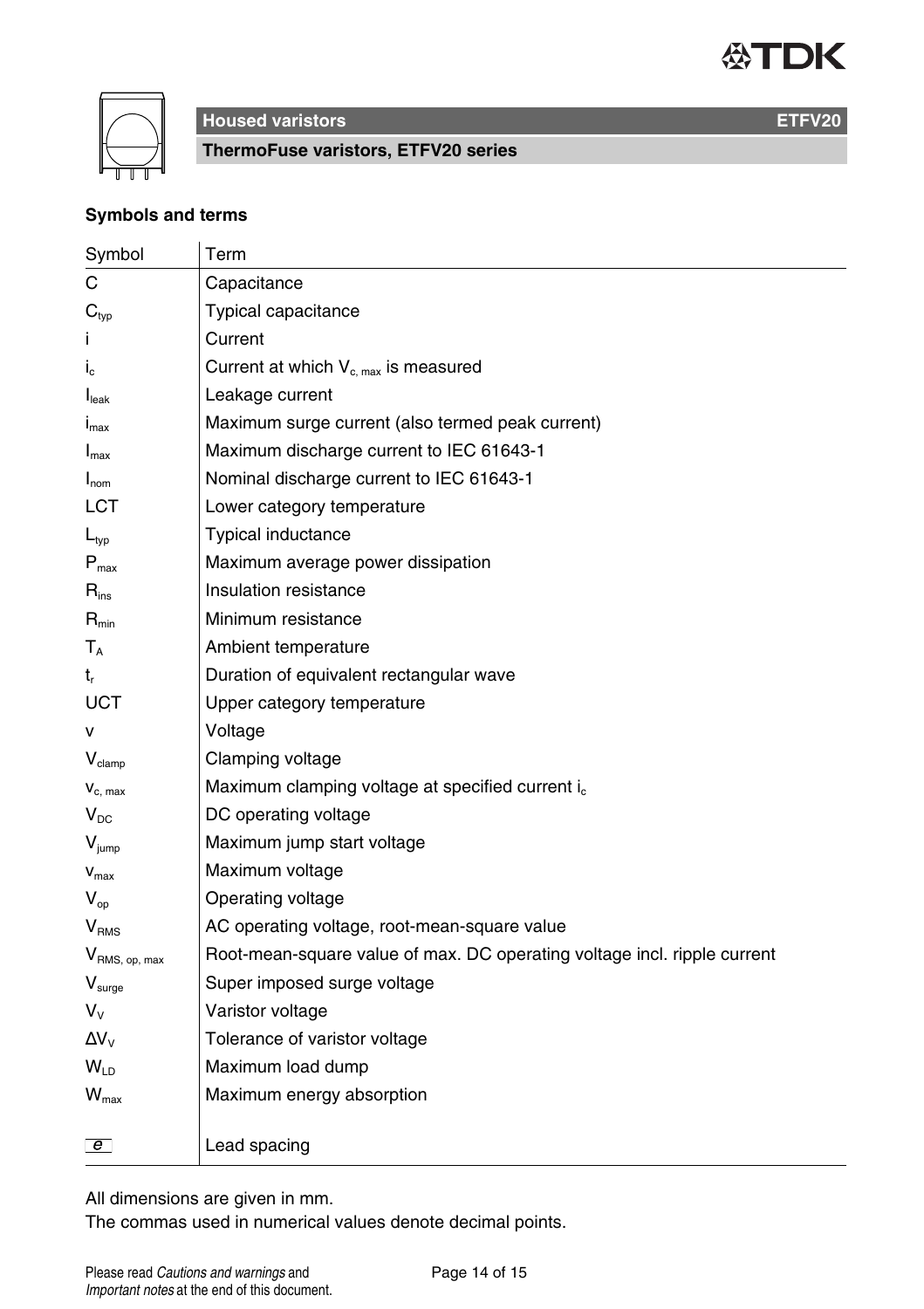The following applies to all products named in this publication:

- 1. Some parts of this publication contain **statements about the suitability of our products for certain areas of application**. These statements are based on our knowledge of typical requirements that are often placed on our products in the areas of application concerned. We nevertheless expressly point out **that such statements cannot be regarded as binding statements about the suitability of our products for a particular customer application**. As a rule, EPCOS is either unfamiliar with individual customer applications or less familiar with them than the customers themselves. For these reasons, it is always ultimately incumbent on the customer to check and decide whether an EPCOS product with the properties described in the product specification is suitable for use in a particular customer application.
- 2. We also point out that **in individual cases, a malfunction of electronic components or failure before the end of their usual service life cannot be completely ruled out in the current state of the art, even if they are operated as specified**. In customer applications requiring a very high level of operational safety and especially in customer applications in which the malfunction or failure of an electronic component could endanger human life or health (e.g. in accident prevention or lifesaving systems), it must therefore be ensured by means of suitable design of the customer application or other action taken by the customer (e.g. installation of protective circuitry or redundancy) that no injury or damage is sustained by third parties in the event of malfunction or failure of an electronic component.
- 3. **The warnings, cautions and product-specific notes must be observed.**
- 4. In order to satisfy certain technical requirements, **some of the products described in this publication may contain substances subject to restrictions in certain jurisdictions (e.g. because they are classed as hazardous)**. Useful information on this will be found in our Material Data Sheets on the Internet (www.epcos.com/material). Should you have any more detailed questions, please contact our sales offices.
- 5. We constantly strive to improve our products. Consequently, **the products described in this publication may change from time to time**. The same is true of the corresponding product specifications. Please check therefore to what extent product descriptions and specifications contained in this publication are still applicable before or when you place an order. We also **reserve the right to discontinue production and delivery of products**. Consequently, we cannot guarantee that all products named in this publication will always be available. The aforementioned does not apply in the case of individual agreements deviating from the foregoing for customer-specific products.
- 6. Unless otherwise agreed in individual contracts, **all orders are subject to the current version of the "General Terms of Delivery for Products and Services in the Electrical Industry" published by the German Electrical and Electronics Industry Association (ZVEI)**.
- 7. The trade names EPCOS, BAOKE, Alu-X, CeraDiode, CSMP, CSSP, CTVS, DeltaCap, DigiSiMic, DSSP, FormFit, MiniBlue, MiniCell, MKK, MKD, MLSC, MotorCap, PCC, PhaseCap, PhaseCube, PhaseMod, PhiCap, SIFERRIT, SIFI, SIKOREL, SilverCap, SIMDAD, SiMic, SIMID, SineFormer, SIOV, SIP5D, SIP5K, ThermoFuse, WindCap are **trademarks registered or pending** in Europe and in other countries. Further information will be found on the Internet at www.epcos.com/trademarks.